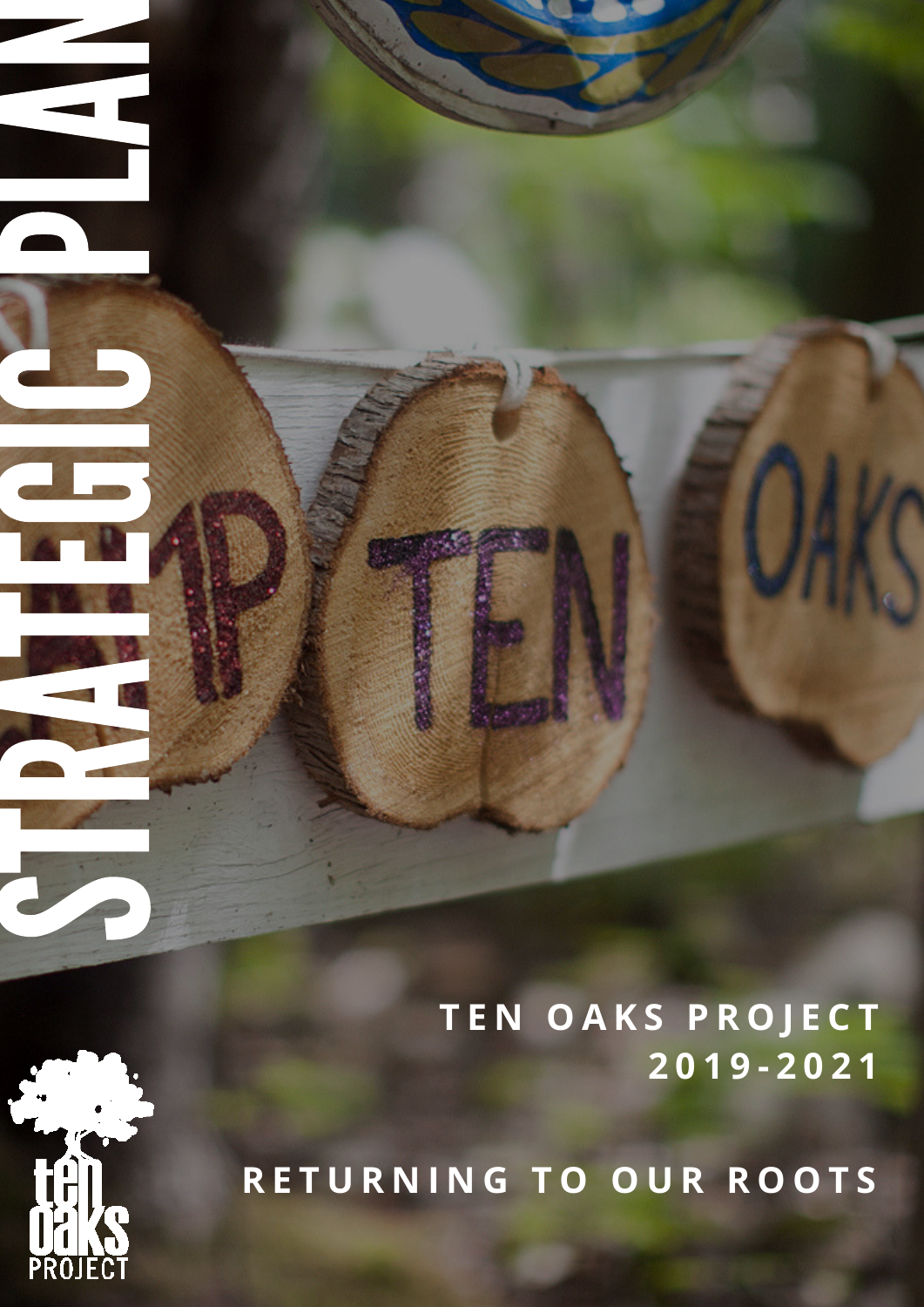

## **RETURNING TO OUR ROOTS**

As the Ten Oaks Project enters its fifteenth year, we are reflecting on how the organization has grown in leaps and bounds over the course of our 2015-2018 strategic plan, as well as how much more we still have ahead of us.

For the 2019-2021 strategic plan, we conducted a broad community consultation with past, present, and future campers, camper families, volunteers, community members, seasonal and fulltime staff, and Board members. We conducted an online survey that was distributed broadly on our social media channels and amongst our networks, and held two in-person brainstorming sessions with our staff and Board of Directors.

The themes that emerged reminded us of the need to return to our roots: the five values that form the core of the Ten Oaks Project and guide us in everything we do.

### **2019-2021 GOALS**

- **1. Empowerment Through Play:** Nurturing Our Camp Programs
- **2. Learning By Doing:** Creating a Culture of Philanthropy
- **3. Social Justice:** Living Our Values
- **4. Collaboration and Innovation:** Growing With and Within our Communities
- **5. People:** Sustaining Our Staff and Volunteer Teams

As you will read in the following pages, our objectives are more detailed for 2019 and less detailed by 2021; while our goals will remain constant, the strategies we employ to achieve them may change as we test things out, make mistakes, get feedback, and see what works. We see this plan as a living document that will shift and change depending on the direction from our communities.

Thank you for your support as we dig deep and return to our roots over the next few years.

Hannah McGechie Daniel Engel Executive Director Board President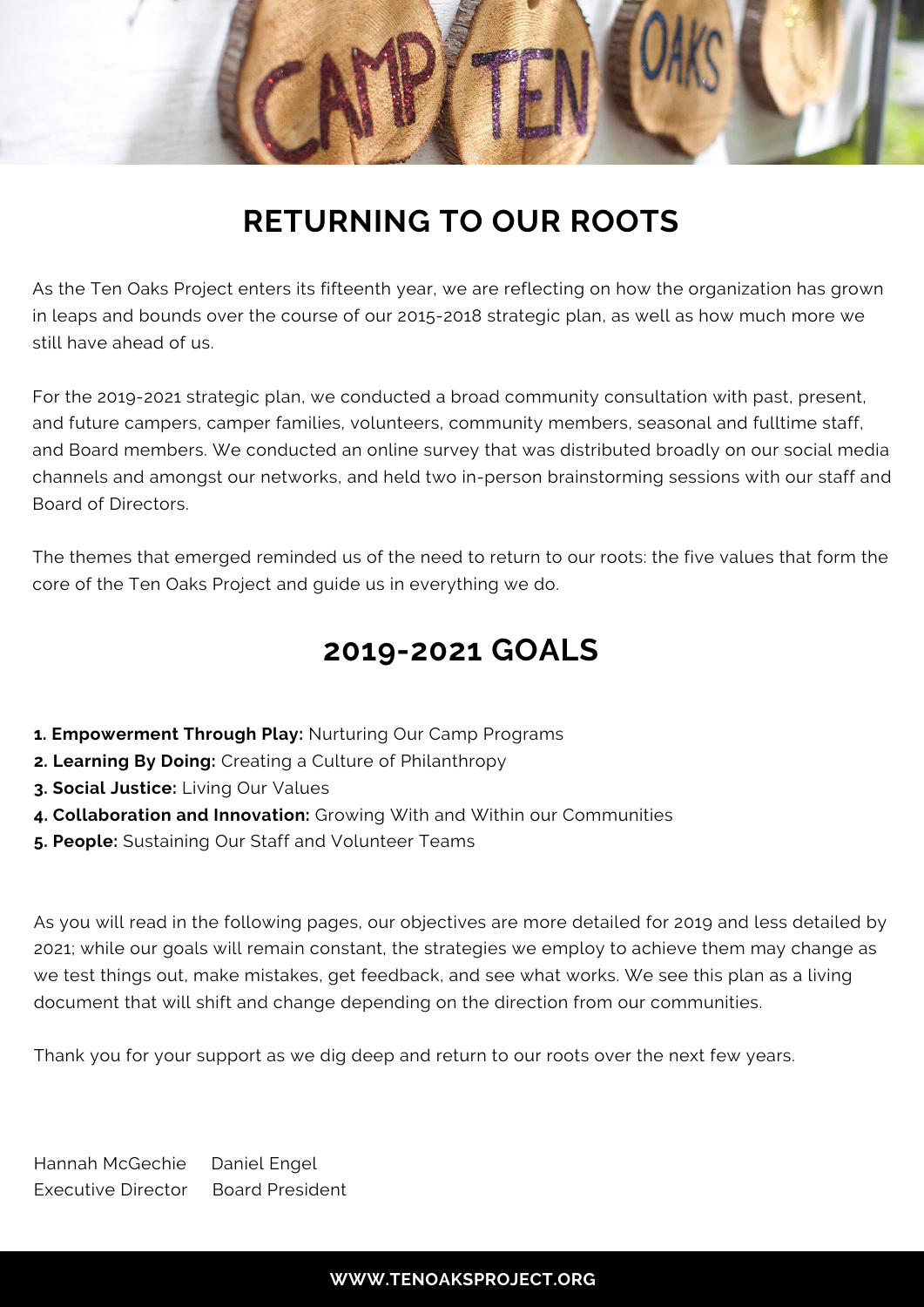

## **MISSION, VISION, VALUES**

**MISSION**: The Ten Oaks Project engages and connects children and youth from LGBTQ+ (lesbian, gay, bisexual, trans, two spirit, queer) identities, families, and communities through programs and activities rooted in play.

**VISION**: The Ten Oaks Project is a leader in meeting the needs of children and youth from LGBTQ+ identities, families, and communities. Our work is inspired by camp and grounded in social justice as we strive to create safer spaces and grow positive peer networks for all children and youth.

### **VALUES**

**1. Empowerment Through Play**: What we do is fun, and lots of it! Our work is grounded in asset-based philosophies that use play to effect personal change, enhance self-esteem, develop leadership, and foster independence. We believe that by bringing children and youth together to play and engage in recreation, we can build their confidence, forge bonds, and facilitate understanding.

**2. Learning By Doing**: We believe that the best way to understand how the world works, and how to change it, is to engage in it. To facilitate this, we ensure our programs are rooted in experiential education or handson learning that inspires active engagement, piques curiosity, and creates spaces where questions can be asked, investigations conducted, successes celebrated, and mistakes learned from.

**3. Social Justice**: We strive to make the world more equitable, push to see society value all people more, and try to better understand and respect our environment. By critically reflecting upon the way in which human rights are manifested in the everyday lives of people, we are challenged to provide equitable opportunities and representation in a real and substantive way. Our commitment to economic accessibility and respect for the diverse voices in our communities flows from this goal.

**4. Collaboration and Innovation**: We do things a bit differently. Forging relationships that are strong and collaborative is at the heart of what we do. The communities we serve are engaged in every aspect of what we do. We strive to evolve by adapting and adding our flavour to existing best practices. What we do, we want to do well, and we recognize that the way to do that is to build on the strengths of our community.

**5. People**: Fundamentally, we are an organization that is built around people – their hopes, their abilities, and their uniqueness. We understand children and youth as persons in their own right and aim to provide experiences that develop, support, and empower them. The organization, at its core, is motivated by the needs of children and youth from LGBTQ+ identities, families, and communities. Moreover, we are an organization built on the strength of our community and we would not exist without the valuable contributions of our volunteers, staff, directorate, sponsors, donors, and community partners.

### **WWW.TENOAKSPROJECT.ORG**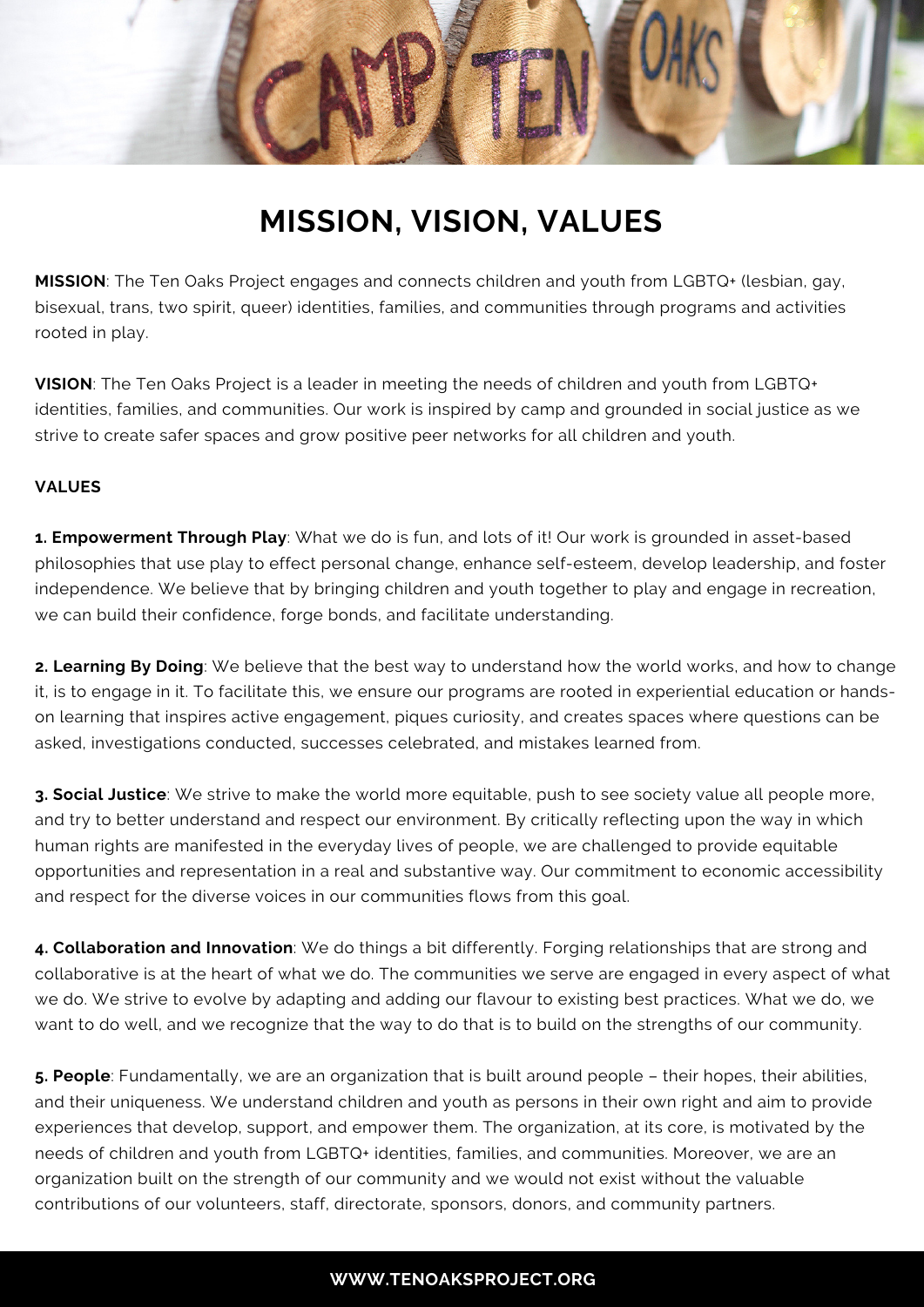

# **1. EMPOWERMENT THROUGH PLAY: NURTURING OUR CAMP PROGRAMS**

The core of our work is our summer camp programs, and we believe they are the primary site of empowerment through play. Our camps have grown exponentially over the past few years: Camp Ten Oaks has doubled in size (2018), Project Acorn took a pause for evaluation (2016) and re-launched (2017), and we started Oak Grove Family Camp (2017) and Camp Lifting Leaves (2018). We've experienced plenty of growing pains along the way and are now entering a different kind of growth phase: nurturing our existing programs and strengthening our capacity to run them.

- The children and youth of LGBTQ+ identities, families, and communities feel safe, supported, affirmed, and celebrated at our camp programs and know their voices will be heard.
- Our camp programs are held at sites that meet our community and programming needs, and are led by a well-trained and supported staff team.

## **OUTCOMES STRATEGIES**

- Strengthen feedback mechanisms for campers and staff to tell us how to shape our programs.
- Continue to record institutional memory and formalize organizational policies, procedures, and action plans.
- Increase connections between camp programs.
- Increase training opportunities for staff around supporting youth experiencing oppression.
- Review our use of rental camp sites and the impact on resources and staff capacity of being spread across the province.

### **ACTIVITIES**

#### **2019**

- Add training around anti-racism and decolonization to camp staff training.
- Explore and gather feedback from campers and staff around camp sites and scheduling.
- Explore ways to build connection between camp programs.
- Review and revise our feedback mechanisms for campers, their families, and staff.
- Conduct scan of organizational policies, procedures, and action plans and fill gaps where necessary.

### **2020**

- Add training around trauma to camp staff training.
- Depending on feedback from staff and campers, host as many camp programs as possible at one site and advocate for site to move towards being universally accessible.

### **2021**

• Add training around anti-oppression as needed to camp staff training based on camper / staff feedback.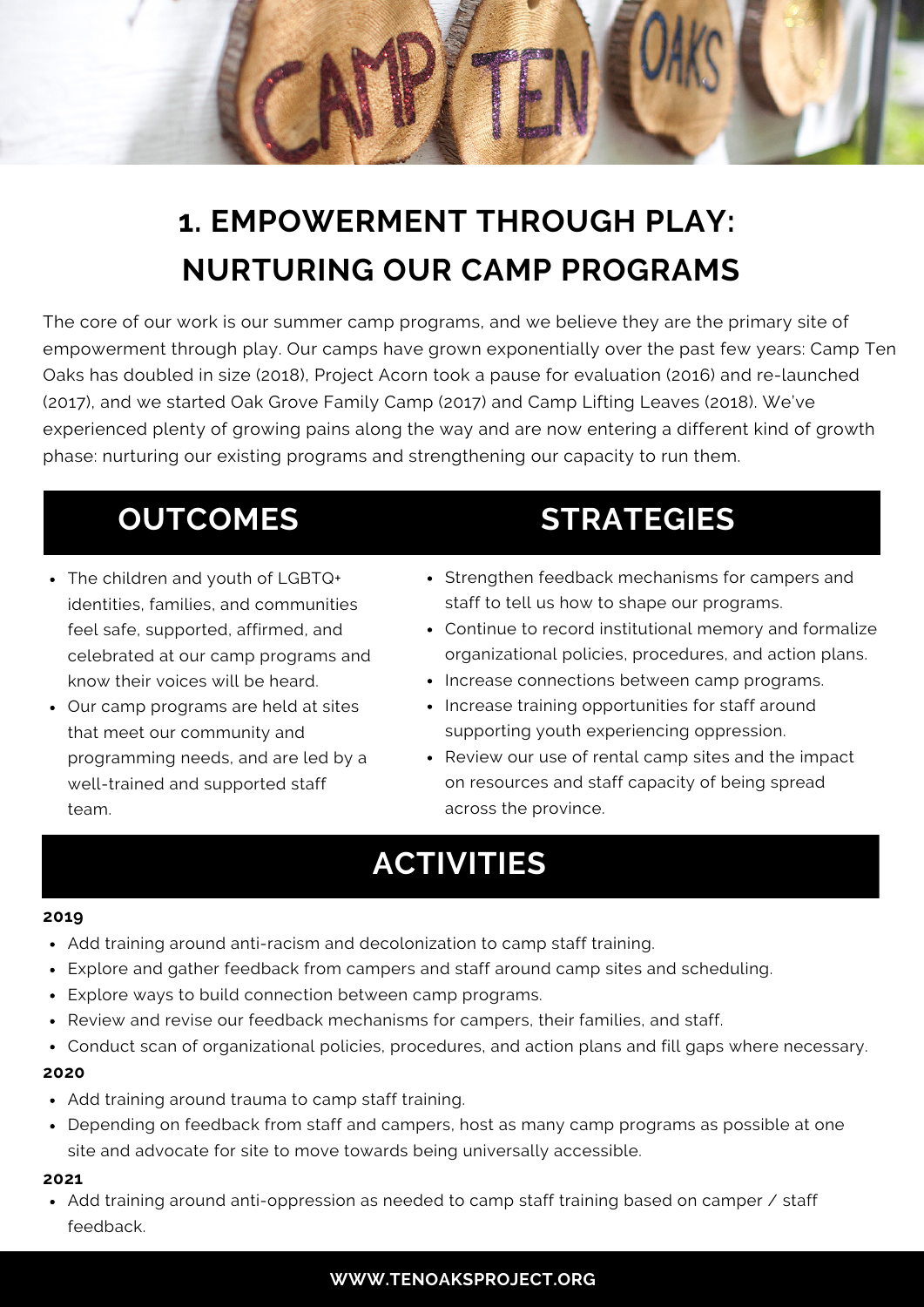

# **2. LEARNING BY DOING: CREATING A CULTURE OF PHILANTHROPY**

As we've grown, so has the need for funding so we can continue to offer financially accessible programs. Our fundraising efforts have expanded: we've refined our event-based fundraisers and grown the Bowl-A-Thon; launched a Fall dinner fundraiser; grown our monthly donor base through the Wagg Legacy Fund; and developed new relationships with corporate funders. Requests for camp fee subsidies are also increasing, and we must scale our fundraising to meet this demand. Over the next three years, we will begin the process of creating a culture of philanthropy where everyone in every part of the organization is given an opportunity to engage, contribute, and share stories about the Ten Oaks Project and its impacts. Creating this kind of culture will strengthen the core of the organization, improve our stability and sustainability significantly, and alleviate fear and nervousness that is commonplace – but not necessary! – when folks talk about and ask for money.

- The Ten Oaks Project is supported by a wide and diverse range of funding sources, allowing us to offer our camp programs to all children and youth who want to access them, regardless of financial barriers.
- Fundraising is an engaging, fun, and fondly anticipated activity that happens at every level of the organization.
- Donors have authentic, caring relationships with the organization, know where their donations are going and the impact they have, and are keen to continue their support.

### **OUTCOMES STRATEGIES**

- Strengthen and deepen long-term, caring relationships with donors.
- Provide opportunities for campers, their families, staff, volunteers, and community supporters to grow their fundraising skills.
- Create a champion program for stakeholders and community members to lead campaigns to support the organization.
- Grow funding base through third-party fundraisers and increased support from monthly donor, major gift, and planned giving programs.

## **ACTIVITIES**

#### **2019**

- Create a champion program to celebrate the 15th anniversary of the Ten Oaks Project.
- Launch third-party fundraising and planned giving programs.
- Grow monthly donor program to 125 donors.
- Conduct donor survey to learn about reasons for giving, stewardship, and how to grow relationships

### **2020**

- Launch fundraising skill share sessions.
- Grow monthly donor program to 150 donors.

#### **2021**

Grow monthly donor program to 175 donors.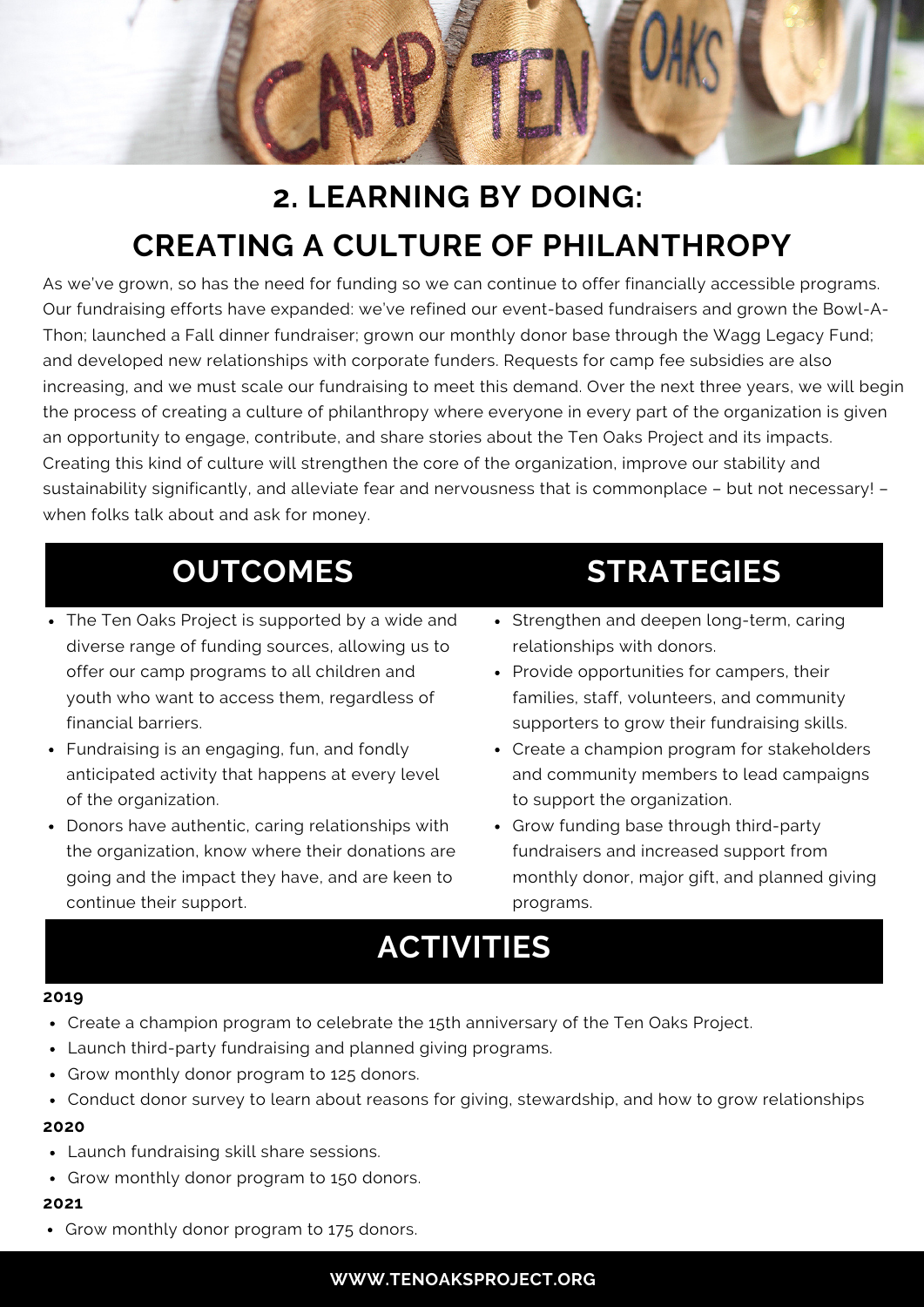

# **3. SOCIAL JUSTICE: LIVING OUR VALUES**

The Ten Oaks Project has explored and implemented a wealth of strategies over the past few years to increase our commitment to social justice and anti-oppression: we worked with an anti-racism consultant to improve our recruitment, retention, and support of BIPOC staff at Camp Ten Oaks; moved Project Acorn to a physically accessible site; began prioritizing BIPOC and transfeminine campers on our waitlists; began publishing annual program feedback reports with action plans for change; and created a volunteer accessibility fund. Feedback from our community during the strategic planning process reflected these shifts: we repeatedly heard that folks appreciate our commitment to anti-oppression, the accessibility of our programs, and our efforts to meet people where they're at. And we still have work to do: we lack racial diversity on our staff and organizational leadership teams; oppression needs to be better addressed when it arises at our camp programs; and far more can be done to engage and build meaningful relationships with BIPOC and transfeminine communities beyond camp.

Our camp programs serve campers / are run by staff and volunteer teams from a diversity of identities and backgrounds, who feel seen, heard, affirmed, valued, and a genuine sense of belonging.

### **OUTCOMES STRATEGIES**

- Increase our staff and volunteer teams' capacity to respond to oppressive actions and situations that arise at our camp programs, and create safer spaces for BIPOC and transfeminine campers.
- Strengthen anti-racist and anti-oppressive content in camp programs.
- Increase presence of BIPOC and trans leaders within the organization.

## **ACTIVITIES**

#### **2019**

- Host trainings around anti-racism and decolonization for camp staff.
- Conduct stakeholder consultation around decolonizing the language, terms, and acronyms TOP uses.
- Create age appropriate camp programming and policy plans that discuss anti-racism, antioppression, and decolonization.

#### **2020-2021**

Consult with BIPOC and transfeminine participants, staff, and volunteers about annual goals to move us towards better living our social justice values.

### **WWW.TENOAKSPROJECT.ORG**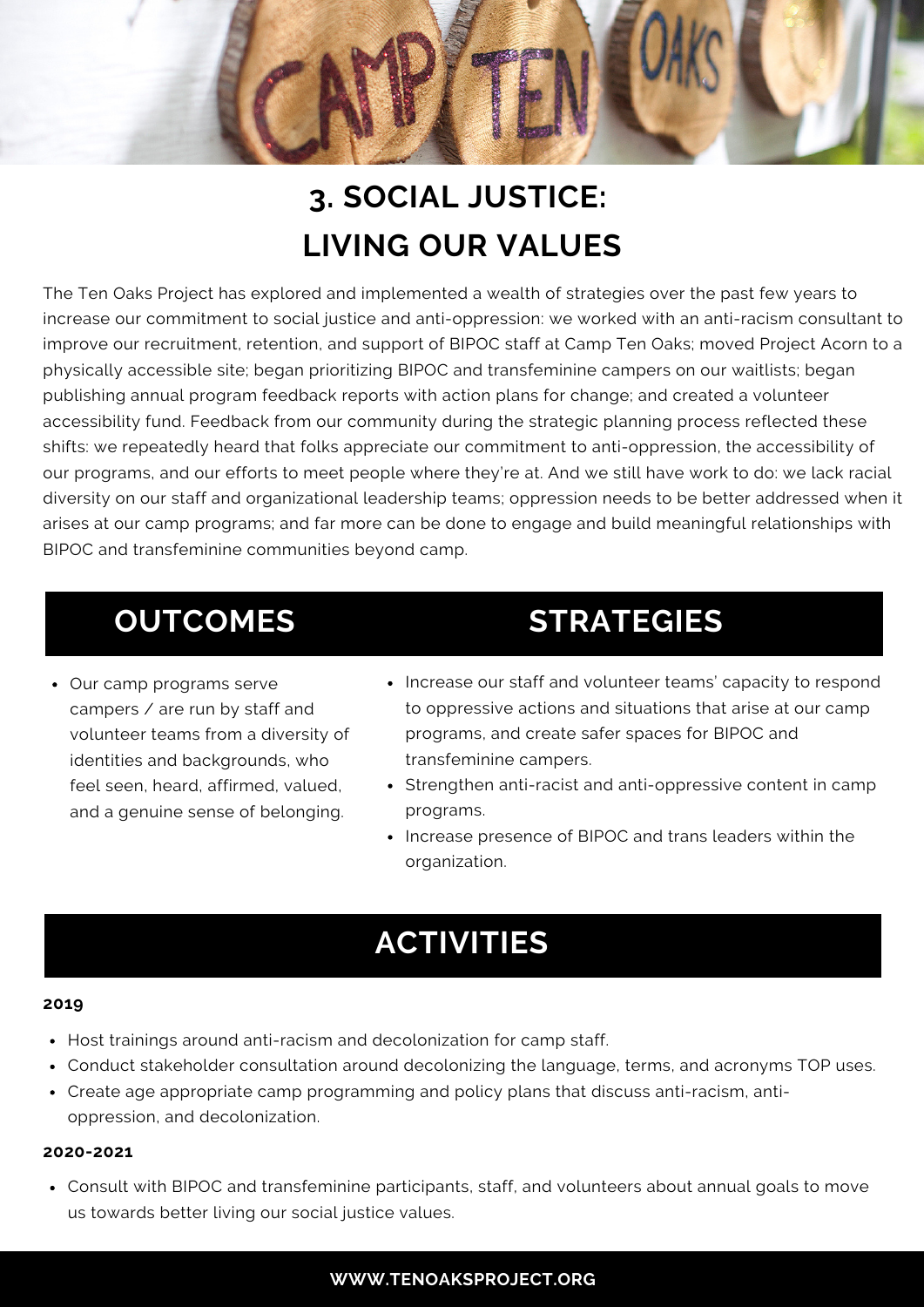

# **4. COLLABORATION AND INNOVATION: GROWING WITH AND WITHIN OUR COMMUNITIES**

The Ten Oaks Project has always been surrounded by a strong community of support and as we enter our 15th year, this community has never been bigger or more enthusiastic about how they can connect with one another, raise funds for the Ten Oaks Projects, form community partnerships, and work at the camps they attended as campers in order to create safer spaces for the next generation. We have a strong reputation, particularly in LGBTQ+ communities, but there are opportunities to grow this reputation in broader networks with improvements to our marketing and communications strategies. This growth will allow us to reach and support more people, grow our staff and volunteer teams, become more involved in and supportive of the communities we are part of and intersect with, and offer us a stronger base of support in our work and fundraising.

The Ten Oaks Project is well-known in both LGBTQ+ and mainstream communities due to its wide base of support, the community relationships it's built, and the support and services it offers to others.

### **OUTCOMES STRATEGIES**

- Leverage existing relationships and build new ones with local community groups to better practice acting in solidarity, provide support, and widen our networks.
- Formalize a workshop series around creating more inclusive spaces in camping and recreation.
- Create an alumni network.

### **ACTIVITIES**

#### **2019**

- Develop and launch an outreach strategy to build stronger relationships with local community groups.
- Deliver three or more workshops for other camps and recreation organizations.
- Launch alumni network to create a stronger community of support for current and former campers, volunteers, and staff.
- Create and launch a marketing and brand strategy to grow awareness and knowledge of our programs, services, and ways to get involved.

#### **2020-2021**

Create and execute plans to grow community relationships and reach broader networks as needed.